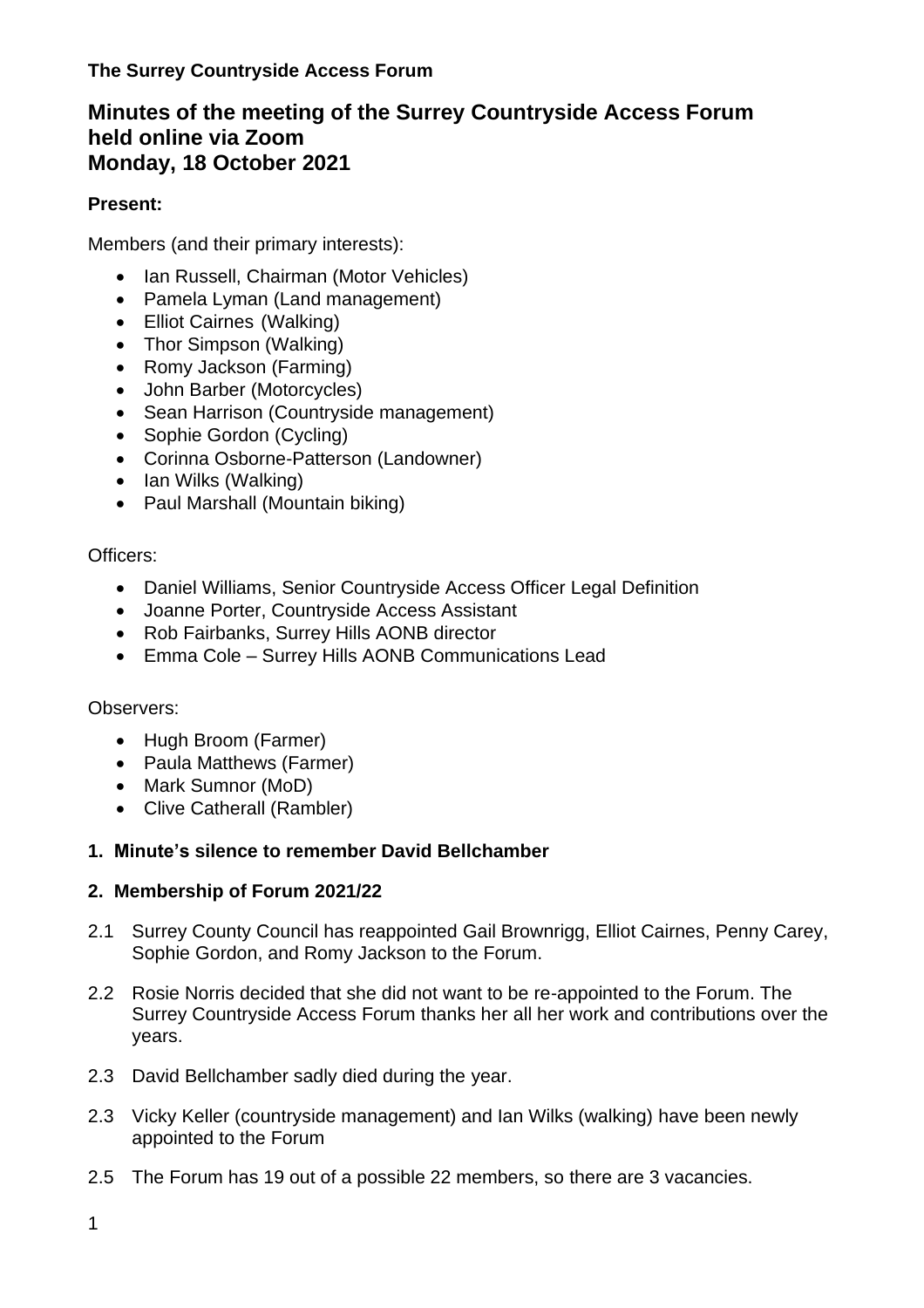#### **3. Election of Chair and Vice-chair**

- 3.1 Elliot Cairnes nominated by Gail Brownrigg before the meeting and seconded by Ian Russell was unanimously elected as Chair for the forthcoming year.
- 3.2 Corinna Osborne-Patterson nominated by Elliot Cairnes and seconded by Ian Russell was unanimously elected as Vice-chair for the forthcoming year.

#### **4. Declarations of Interest**

4.1 There were no declarations of interest.

## **5. Apologies**

2.1 Gail Brownrigg (carriage driving), Avril Sleeman (equestrian), Penny Carey (equestrian), Lesley Steeds (local government), Claire Saunders (Surrey County Council)

### **6. Mark Sumnor – Ministry of Defence update**

- 6.1 Mark is the Access and Recreation Advisor for the Defence Infrastructure Organisation. He manages the access to MoD sites and works with user groups.
- 6.2 Mark said there is no update yet regarding the MoD byelaw review, although there has been positive feedback.
- 6.3 The delay caused by Covid has meant there has been more time to look at the review and the responses. The consultation was also delayed due to local elections.
- 6.4 The revised byelaws need to go to the Secretary of State for sign off before there is a public consultation.
- 6.5 Mark said that the MoD is very close to being able to carry out the public consultation and apologised for the delay.
- 6.6 Elliot asked why the definition of land boundaries is a problem. Mark said that there is a lot of history related to MoD land and the land has changed a lot over the years in terms of what has been bought and sold. There have also been land use changes such as land now used for Garrison's, and internal boundary changes such as for training area boundaries. The scales on some of the existing maps were also not good enough and it was hard to figure out, for example, on some maps what side of a hedge a boundary runs.
- 6.7 Ian asked if there is a problem with SSSI/SPA status and access for cyclists. Mark said there isn't presently, as it is prohibited and moving forwards the boundary issues are more important.

#### **7. Hugh Broom – landowner - public access and how this is managed**

- 7.1 Hugh introduced himself as a landowner who farms land near Westcott in the Surrey Hills AONB
- 7.2 Hugh has 8km of rights of way on 800 acres of land, and also has the Dorking to Westcott cycling route crossing his land.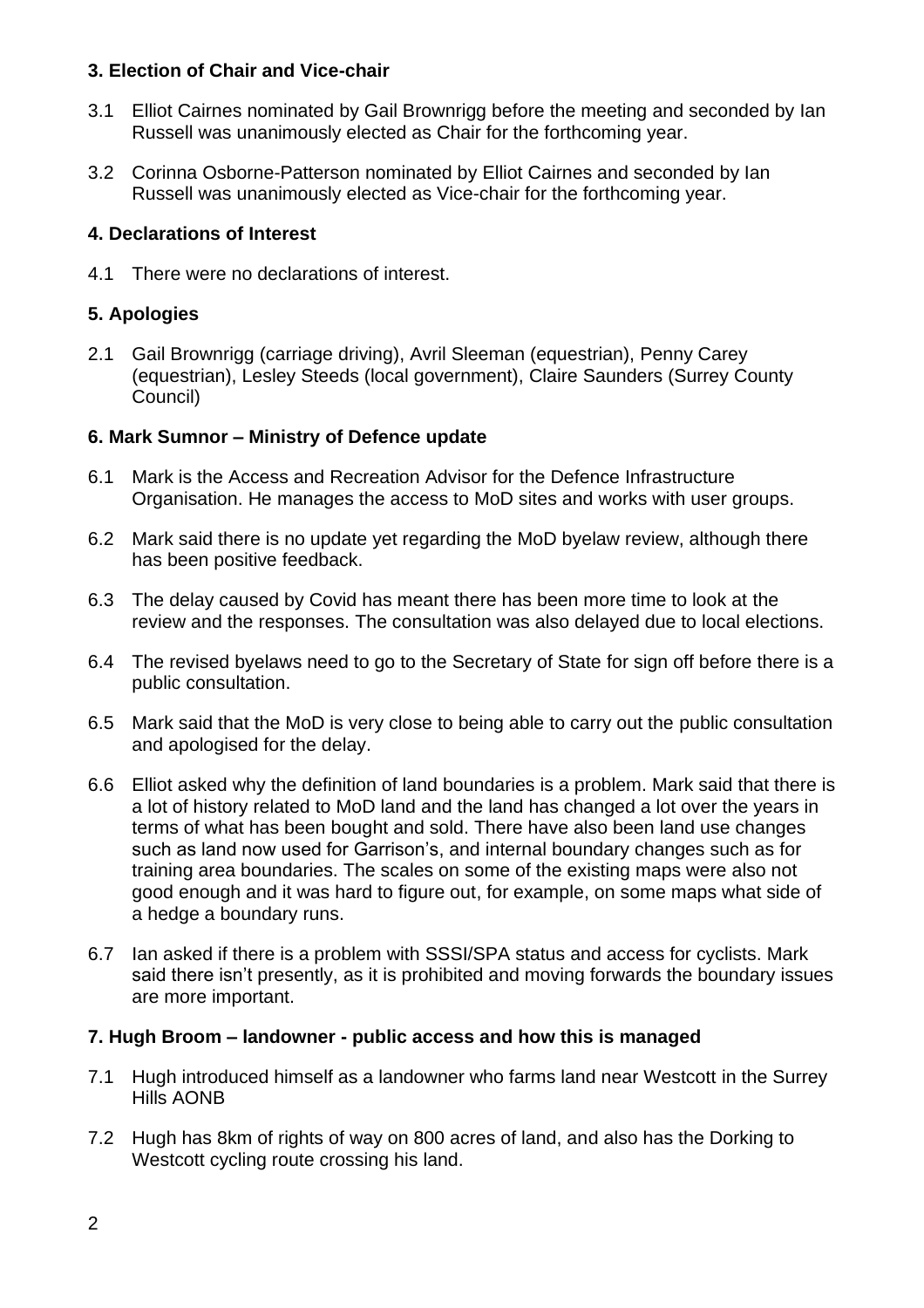- 7.3 It was very busy during the lockdowns of the past 18 months with 80 100 regular dog walkers, 20 – 40 regular cycle users according to the cycle count. There are also leisure cyclists in addition to the regular cyclists.
- 7.4 Hugh has 23 or 24 separate fields and there are only 2 fields that have a right of way going through the middle of them. The rest have the path going around the edge of the field and they are now fenced off. This has really helped with the biggest problem he faces as a landowner with public access, which is dogs.
- 7.5 Despite this, dogs are still the biggest cause of issues on the farm. A big problem apart from sheep worrying is caused by dog faeces. This includes bags of faeces that have been left in trees by the side of the paths. Dogs can also cause upset to other users by going up to them.
- 7.6 Hugh said that he has done a lot of work on the farm including putting up signage, fencing and gates which means he doesn't have as many issues as other landowners.
- 7.7 Hugh has fenced off the paths to wider than the statutory minimum width which enables him to cut the path with his tractor which helps to keep people to the paths. A minority of people will wander off the paths, but the vast majority are OK. There are also a small minority of cyclists that are not considerate to other users, but most are also OK.
- 7.8 Litter is a problem, caused mainly by school children walking to school.
- 7.9 Hugh has done some surfacing works on the rights of way this mainly consists of putting chalk down and packing it in and then covering with road planings. This has resulted in a good surface and users are very happy.
- 7.10 There is the occasional incident of vandalism but not too much compared to other landowners.
- 7.11 Paula said that her problems as a landowner are because she farms open access land near the North Downs Way. Her cattle have suffered from a disease that is carried in dog faeces called Neospora which can cause miscarriage and infertility in cattle. Because of this she must calve indoors which adds a lot of expense.
- 7.12 Fireworks are also a big problem for her cattle.
- 7.13 Sean agrees with everything that Hugh and Paula have said. He said there is a video that has been made by the tenant farmer at Norbury Park that people may find of interest. It talks about a lot of the problems mentioned.
- 7.14 Sean said these problems are not helped by there being fewer wardens on the larger countryside estates such as Surrey County Council and National Trust owned land.
- 7.15 Paula agreed and said she had a problem when National Trust staff were furloughed, and she had to pick litter herself.
- 7.16 Hugh thinks that there should be a pick educational campaign aimed at dog owners which highlights the problems that dogs can cause.
- 7.17 Hugh also has a problem with sky lanterns and helium balloons landing on his land.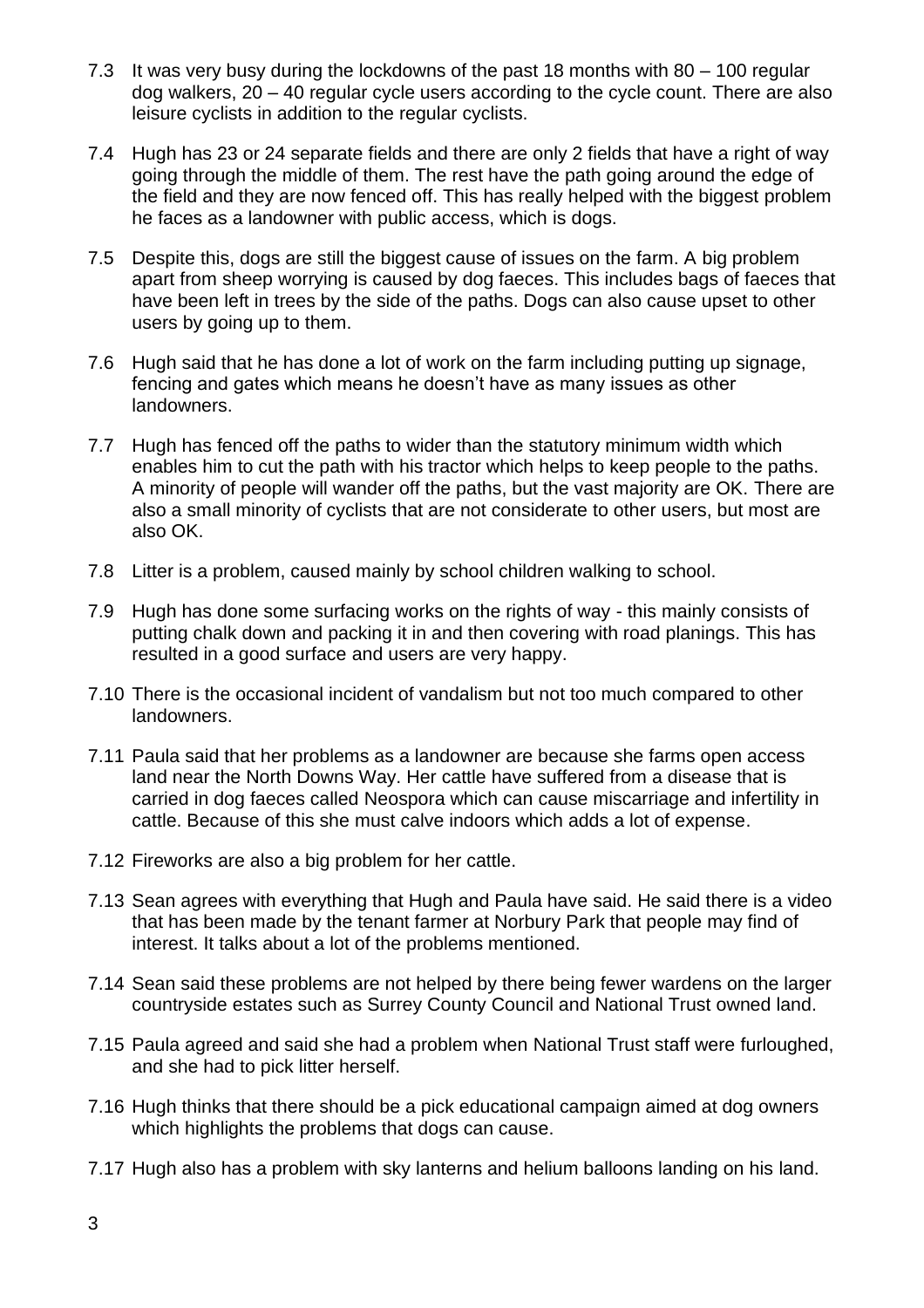- 7.18 Romy said that Surrey Fire and Rescue has asked the National Farmers Union for information about problems relating to sky lanterns – she thinks they are going to launch an information campaign.
- 7.19 Paula said that another problem farming in the AONB was when events are organised that cross land she farms. Sophie asked who should event organisers contact? Dan said that Surrey County Council has an interest if the event is held on a right of way, but the organiser should contact the landowner as well.
- 7.20 Corinna was concerned that over the lockdowns she was having problems with people climbing over fences and accessing her land. She was concerned about their safety with volatile cattle in the field. Hugh advised that appropriate signage should be put up and if people still choose to do what they want then that is their problem. Hugh said that he has an Arlo G camera that is set up to record. Sophie queried the use of CCTV. Hugh said that there is information about CCTV on some of the signs.
- 7.21 Pamela asked about guerrilla seeders from extinction rebellion that have organised mass-trespasses. They also leave a trail of chalk or flour.
- 7.22 Dan said that the Surrey County Council countryside estate has experienced a lot of the same issues as Hugh and Paula due to the increase in numbers of visitors.
- 7.23 Hugh said that there should be some in-depth work carried out to find out who the users are and where they're coming from so the increased number of visitors can be managed better.
- 7.24 Rob said that there are companies that have carried out that type of work. He said that the AONB has a fund to enable better communication. Emma said that social media is a good platform to get educational messages across, although it was pointed out that young people tend to use different platforms to older people.
- 7.25 Ian W said that signage is very important for people who aren't good at reading a map.
- 7.26 Pamela asked when will there be enough promotion? Too many people are being encouraged to visit Surrey.
- 7.27 Paula said that she has had people pull signage down, and that people insist that if a track is on Google maps then they can use it, saying they have a 'right to roam'.
- 7.28 Sean said that he doesn't think that Surrey County Council tenant farmers should be lumbered with increased work caused by an increase in visitor numbers.

#### **8. Minutes of Previous Meeting**

8.1 The minutes of the meeting held on 19 July 2021 were confirmed as a correct record.

#### **9. Matters arising / Action points**

9.1 Rob thinks that the problem with the cycling event at Denbies was a lack of communication between organisers and landowners. Gail provided an update by email:

I have met with the organiser of the cycling event, just-pedal.com. He says these are not timed events, but pleasure rides. He sends information to all participants on how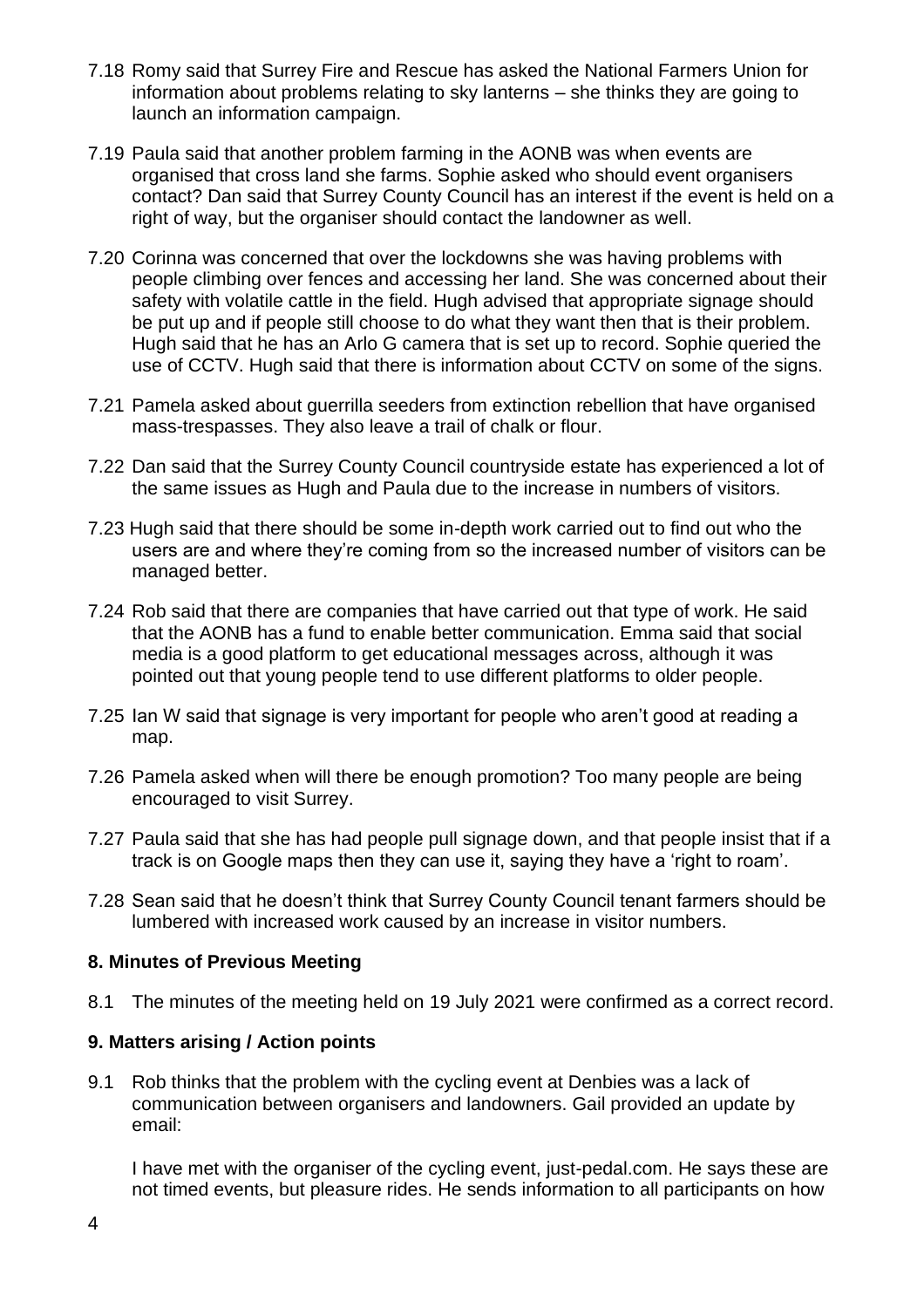to behave around horses. He was in touch with the British Horse Society before the event and it seems nobody took the trouble to inform the local equestrian groups. He will try to ensure that local riders are informed before a similar event takes place in the future.

- 9.2 Sophie thought the event was well organised and the participants appeared considerate of other users
- 9.3 Claire Saunders of Surrey County Council is putting together a best practice guide to sportive / event organisers.
- 9.4 Paul asked if there has been any negative feedback to Cycling UK regarding the King Alfred's Way cycling route. He's only heard good things about it. Sophie said that she has heard that that there are two or three issues that are trying to be sorted out.

#### **10. Wolvens Lane proposed Traffic Regulation Order (TRO)**

- 10.1 Ian is disappointed as a 4x4 driver with the decision of the Local Committee, which was to go ahead with publishing the Intention to Make an Order which is the first stage of making the TRO.
- 10.2 Ian spoke against making a TRO as outlined in the SCAF response to the consultation, but the committee agreed with the report presented which was to prohibit 4-wheeled motor vehicles from driving on Byway Open to All Traffic 526 (Capel/Wotton) also known as Wolvens Lane.
- 10.3 Ian disagrees with the outcome as he thinks the surface would be OK to drive on and would become more compacted with use. He was also disappointed that motorcycles would still be able to use the BOAT as they would be more dangerous than a 4 wheeled vehicle.
- 10.4 Ian can understand why the decision was made given the way the evidence was presented. Ian understands that the bollards restricting the width have already been removed.
- 10.5 Dan explained that the decision made by the committee was to advertise the intention to make the order, so the order hasn't been made yet. There will be a chance to object to the making of the order at this stage, and if there are objections it could go to a Public Inquiry.
- 10.6 Paula is concerned that if the barriers have been removed then this will increase fly tipping. She also said that users of the BOAT have also been damaging the historic banks along the Byway as well as accessing adjacent land and causing damage by driving around in the fields.
- 10.7 Ian asked Dan for SCAF to be consulted for the next stage of the order making process.

**Action –** Dan to send SCAF the Notice of Intention to Make an Order consultation.

#### **11. Forward Plan**

11.1 The forward plan was discussed and amended accordingly.